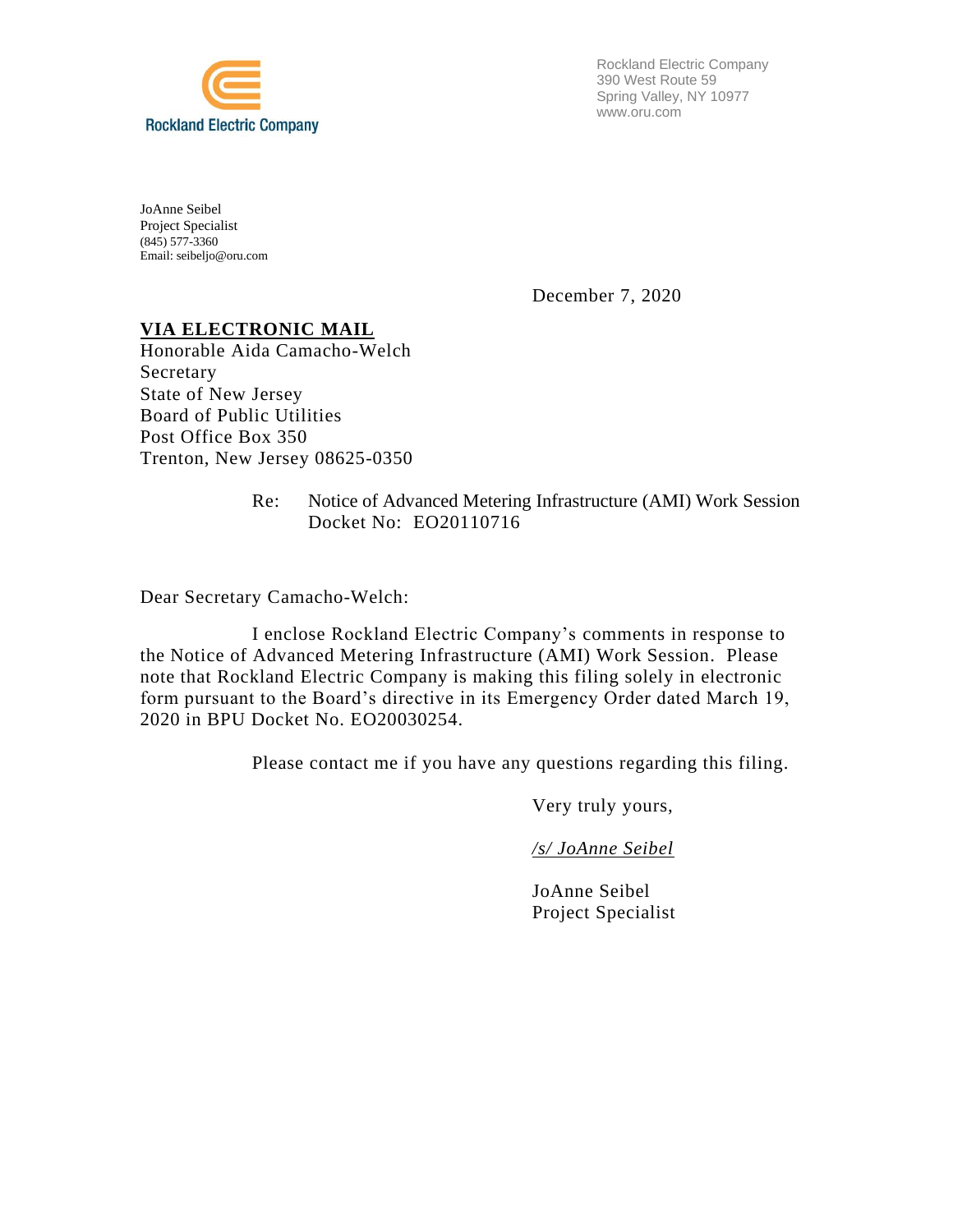Rockland Electric Company (RECO or the Company) submits these comments in response to the Notice of Advanced Metering Infrastructure (AMI) Work Session and specifically addresses the second panel's topic of Data Access, Sharing and Transparency. The Company recognizes the importance that data plays in furthering the New Jersey's clean energy goals. Sharing data with both customers and third parties can support the seven strategies of the Energy Master Plan. Customer protections, including privacy policy and standards and customer consent rules; data access mechanisms; and data security protections are critical processes and standards that must be developed prior to implementation of any data sharing procedures. The Company supports a collaborative process to develop consistent statewide policies and procedures for data sets and data sharing which recognize the capabilities and limitation of electric distribution companies' (EDCs) existing systems.

# **Importance of Customer Data and Distribution System Data**

Data can be separated into two categories – customer data and distribution system data. Both are important to the attainment of the State's clean energy goals and the Energy Master Plan's seven strategies. Customer data is a powerful tool that customers, distributed energy resource (DER) developers, and other third parties can use to support market development and can be useful in meeting the Governor's ambitious clean energy goals. Customers with access to their own granular consumption and other related data have the ability to proactively take greater control of their energy usage and bills while providing benefits to the grid. AMI plays a critical role in providing the granular data to customers needed for greater control of their energy usage and bills which can also lower customer costs through reductions in peak demand. More granular data will encourage customers to be active partners with utilities and third parties, such as DER providers and energy efficiency companies, to achieve the State's goals.

Utilities, as trusted energy advisors, can engage customers to achieve these benefits by leveraging the customer's data to inform the customer of potential energy savings programs as well as impacts of DER and electrification end uses. Utilities use customer data to develop programs that support the customer in managing their energy usage and bill and provide benefits to the grid and thereby all customers. In addition, making customer data available to DER developers and other third parties, with the appropriate customer consent and subject to all applicable privacy and security provisions, can support development of tailored products and services that will lead to increased DERs in the State. Programs such as Community Solar and Energy Efficiency can benefit from customer data, not only in the development of products and services but also in the management of their existing customers.

Similarly, the availability of distribution system data, such as load and voltage, in a useful way can be critical to the success of renewable and clean energy market development and the achievement of the State's clean energy goals and targets. This information can provide an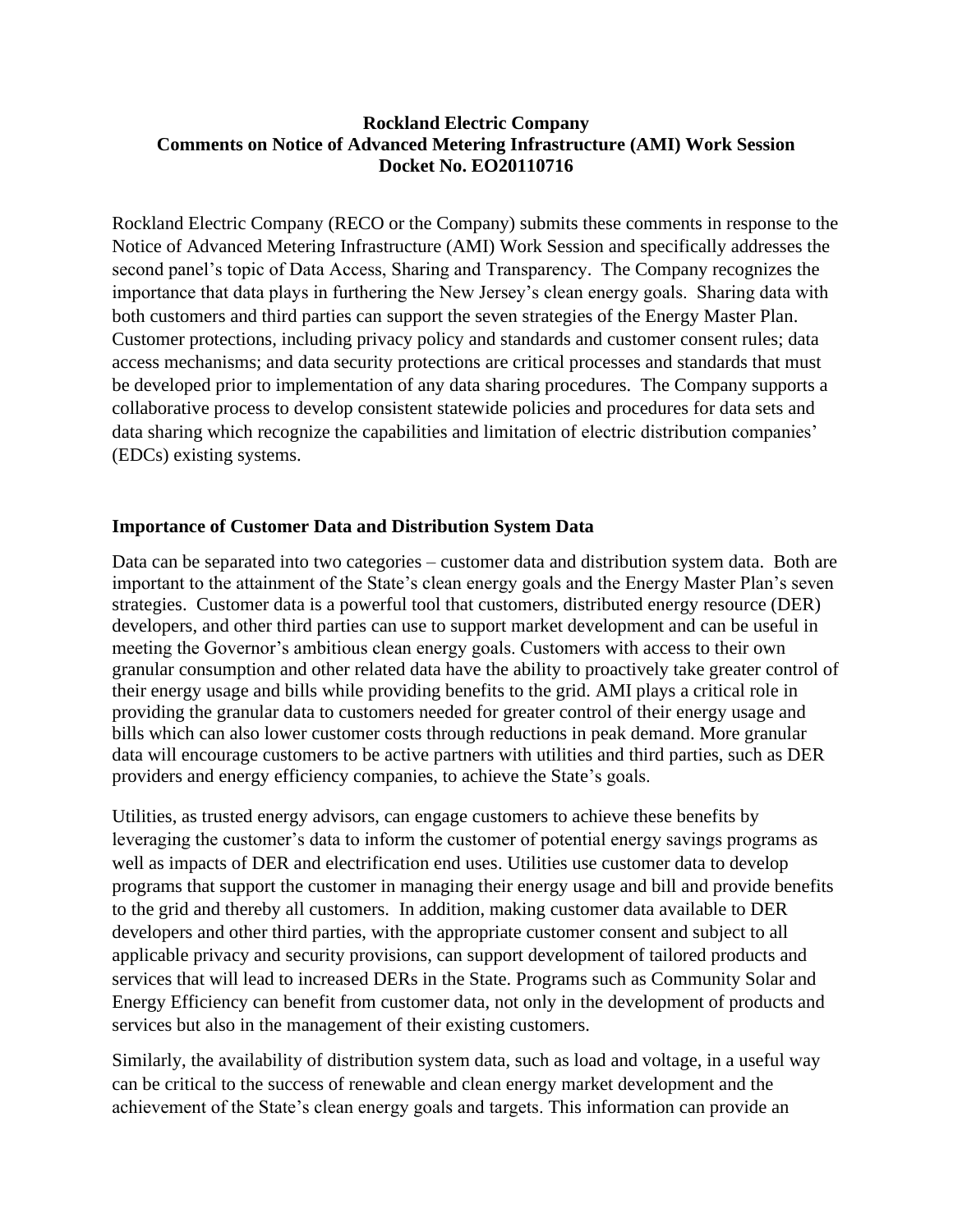opportunity for DER providers to focus their efforts on deployment of DER that support the reliability and resiliency of the distribution system and enhance the ability of customers to adopt clean energy technologies.

System data availability is important to DER providers who may use some types of system data as inputs to technical and business decisions, such as where to market services or locate resources to support grid needs while furthering the State's clean energy goals. Providing useful information related to hosting capacity, load serving capacity, beneficial locations for DER interconnection and detailed information to those in the DER interconnection queue, planned capital infrastructure investments, and in the future potential non-wire solution opportunities increases process transparency and helps to animate the clean energy economy. For example, understanding where capacity exists on the grid to support electric vehicle (EV) charging load, through appropriate system data will allow third parties to deploy EV charging infrastructure in lower cost locations driving cost-effectiveness while supporting the State's EV goals.

Provision of system data for these purposes translates into benefits for not only DER providers and clean energy program administrators, but also for customers who rely on developers to provide clean energy services such as community solar or EV charging stations. Development of such systems provide benefits to all customers through lower electricity system costs and reduced carbon emissions.

# **Consumer Protections, Privacy Standards, and Data Security Protections**

Maintaining customers' trust and protecting their privacy and the security of the grid is vital to the development of data access standards and protocols. It is important to address the exchange of system and customer analysis and data while maintaining customer protections and system security. Sharing of system data will need to be evaluated and vetted for any cyber security concerns and NERC Critical Infrastructure Protection compliance. Privacy policies and standards applicable to anonymized, or aggregated, customer data should be developed to maintain the anonymity of customer-specific data.

Customer data includes customer energy usage data, customer-sited generation data, account, and load profile information. Customer data can be customer-specific or aggregated, such as at the building or community level. The specific use case may drive the type of data required. Customer consent to the dissemination of customer-specific information to third parties is essential to maintaining customers' trust. Data that is anonymized should not require customer consent prior to dissemination if customer identifying data is sufficiently couched so as not to provide customer specific information.

In addition, to maintain customer confidence in the New Jersey Board of Public Utilities (Board) as protectors of customer interests in their data and in utilities as the custodians of the data, customers should be permitted to opt-out of having their identifiable information shared. This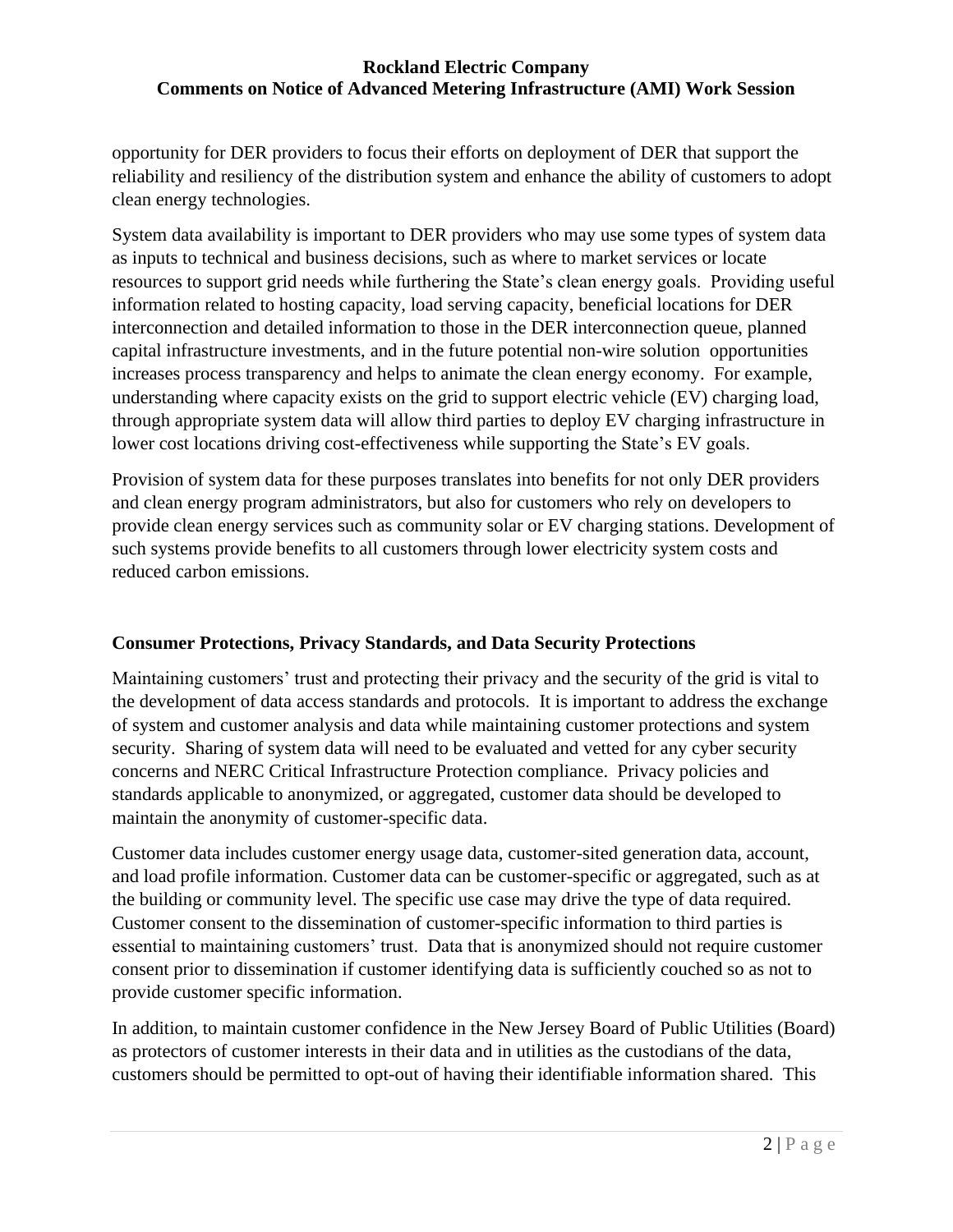would not apply to anonymized, or aggregated, data through which an individual customer cannot be identified.

Privacy policies and standards should be developed and applied on a statewide basis to create certainty and transparency to third parties who use this data. Privacy standards often consist of a two-part test, a customer count threshold and a usage threshold. For example, a 15/15 privacy standard for aggregated datasets provides that an aggregated dataset may be shared only if it contains at least 15 customers, with no single customer representing more than 15 percent of the total usage for the group. This standard may be appropriate for purposes of community planning. Different privacy standards may be developed for different use cases, but the number of standards should be kept to a minimum to ease the administrative burden and increase transparency and understanding by third parties.

Providing data to a multitude and variety of third-party providers increases potential security risks for the utility. To manage data security risks, a data security agreement (DSA) should be developed that would be required by all third parties using or accessing utility systems. The DSA is an agreement between the Company and the third party that governs the exchange of customer data. The DSA terms and conditions include, but are not limited to, an attestation that the third party has received the customer's consent to access the data, notice requirements to report a data security incident, and an attestation, whereby third-parties attest to meeting the data security procedures and requirements listed therein. In addition, cybersecurity insurance can help protect the utility and ratepayers in the event the third party causes a security incident.

In New York, a DSA (common to all electric utilities) must be executed by all third parties using or accessing utility systems, including those using GBC and EDI transactions as well as DER suppliers. Further, each of these third parties must complete the utility's attestation.

# **Granular Distribution System Data Provided by AMI**

Historically, distribution system data has been used by utilities to aid in internal planning and operations functions. For example, distribution system operators use system data to facilitate grid operation decisions and maintain system reliability and service quality, including reducing the frequency and duration of outages. System planners use system data to perform planning analysis, such as load flow analyses, load forecasting, investment planning, and other needsbased analyses. Smart meters have the ability to capture voltage which system planners can use to understand the quality of service being provided throughout a circuit including the last meter on the circuit. This information is critical to managing more accurately the voltage levels distributed from substations. With this smart meter data EDCs can reduce the voltage levels being distributed to a point that still provides acceptable power quality. In many cases, without that information, EDCs distribute higher levels of voltage to ensure power quality to the last meter on a circuit. Reducing voltage levels equates to less purchased power, reduced costs and a cleaner environment.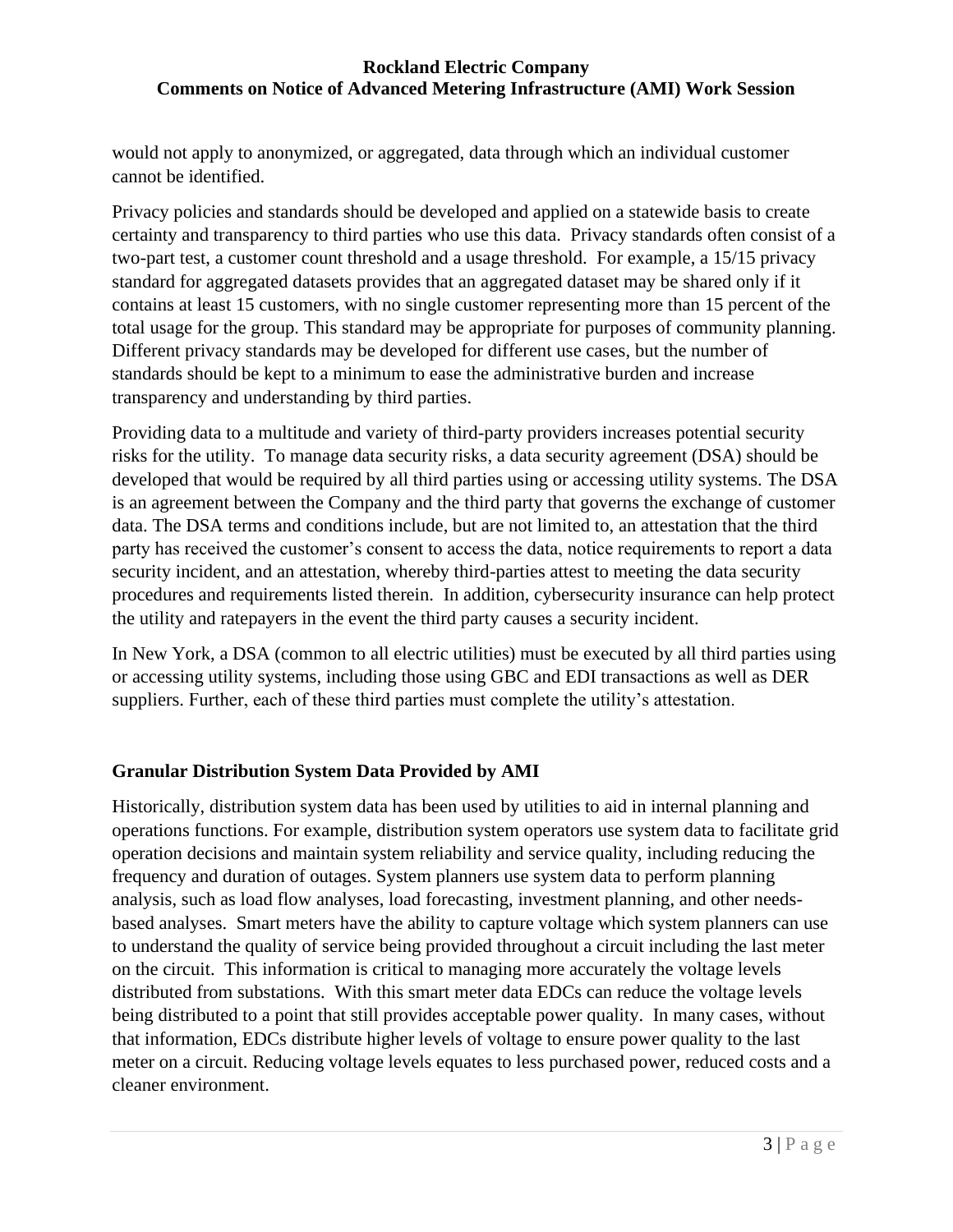The Company's AMI deployment provides increased granularity of system data allowing the Company to refine the forecast and contingency process to address system needs with the right projects at the right time in a continued effort to improve the overall safety and reliability of the system in the most economical way while taking statewide goals into consideration. More granular system data leverages advanced capabilities in the Company's system modeling software to support probabilistic and scenario-based forecasting and analysis, which allows the Company to better project system needs and improve its understanding of how both traditional and non-traditional solutions will address reliability and capacity requirements to meet design standards within specific geographic/operating regions.

As a key component of the planning process, these refinements in forecasting ability translate into an increase in the animation of the market for DER providers and other third parties by focusing opportunities for deployment of clean energy resources into areas of the electric delivery system that will have the most positive impact for the Company and its customers.

## **Data Access**

Sharing granular data needed to support clean energy programs and goals in a variety of delivery methods will increase the likelihood of its use. The type of data, either customer-specific or aggregated, as well as the potential user may drive the ability to access the data. For example, aggregated customer data may be useful to local governments, state agencies, and academic institutions to evaluate, analyze and implement policies and develop action plans in support of the clean energy environment. Providing access to that data in a method that does not require significant Information Technology investment may be sufficient, and even preferable as a costeffective solution.

Determining the use cases for customer and system data will be key to understanding the data access methods. However, the costs to develop and maintain any delivery method and the underlying data sets must be weighed against the benefits provided to ratepayers, the State, and utilities. Leveraging existing utility systems can minimize the costs of implementation and the bill impact on customers resulting from such implementation.

While developing common delivery methods statewide can produce a level of certainty for third parties, customers and utilities, it is important to be cognizant of each utility's existing systems and programs, the cost to implement new protocols and processes, and the ongoing administrative functions required to maintain the systems. Working toward a common functionality with differing delivery mechanisms may be sufficient to further the Energy Master Plan's (EMP's) strategies, especially in the near term, while managing costs for customers.

RECO, along with its affiliates Orange and Rockland Utilities, Inc. (O&R) and Consolidated Edison Company of New York, provide customer data to third parties via a variety of methods, including Green Button Connect (branded as *Share My Data*), Electronic Data Interchange (EDI), and Green Button Download. In addition, RECO shares near real time, granular customer usage data (collected via AMI) through customers' My Account online portal. Sharing tailored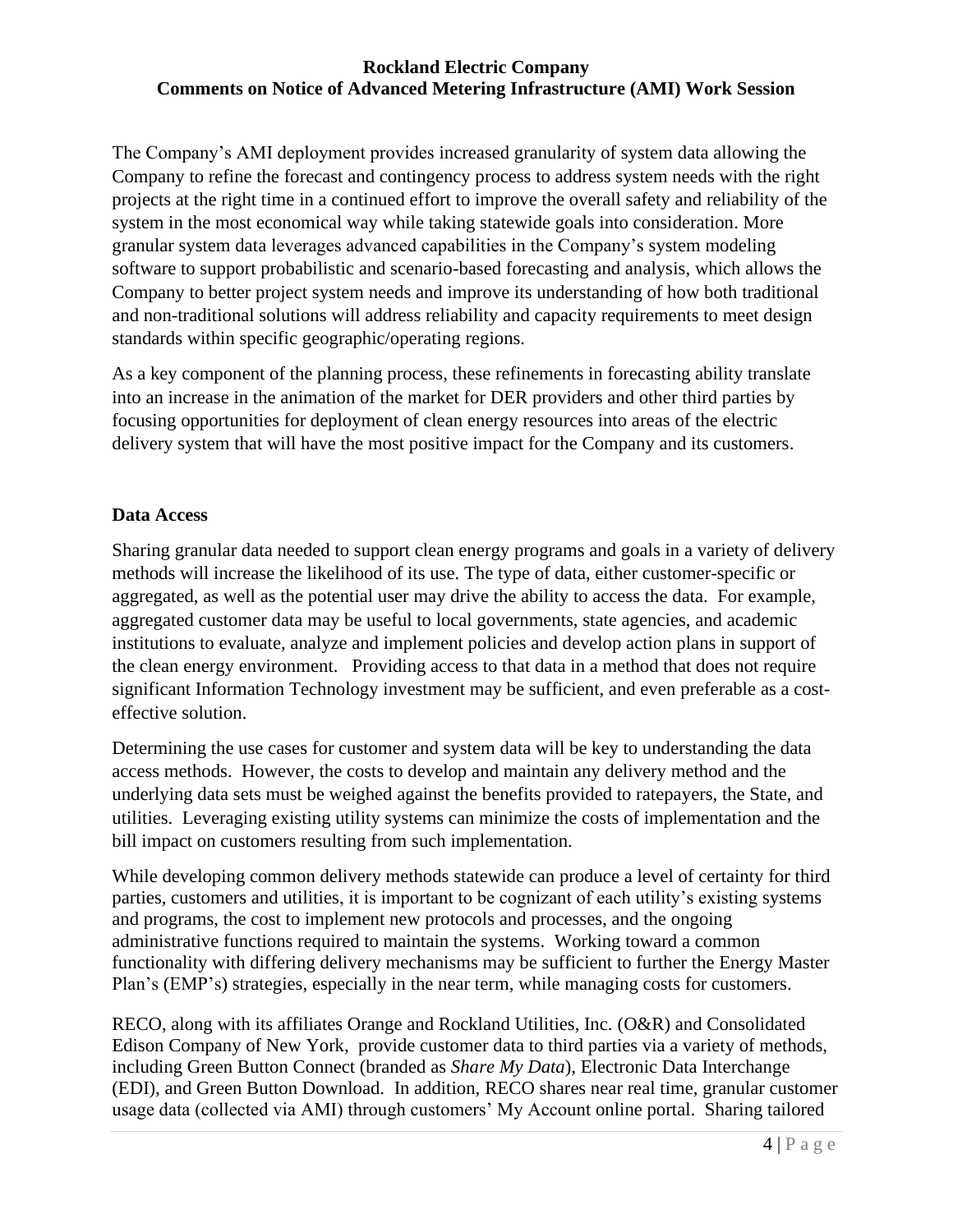information with customers empowers them with another tool to actively manage their usage. Currently, O&R provides Home Energy Reports (HERs) and weekly AMI reports to customers. This data provides customers visibility into their own unique usage patterns and gives them the information to help them make more informed decisions to reduce their utility bills through active management of their usage. Customers can also set alerts within the My Account Portal to engage them at the time they are consuming energy. This alert provides customers the ability to adjust their usage patterns prior to the end of their billing month thereby potentially preventing high bills and payment issues. Moreover, customers can play an active role in providing benefits to the electricity grid by managing their consumption to support peak reduction. This information can be especially important for EV owners and other customers seeking to electrify their residences.

Sharing system data via hosting and load serving capacity maps is another avenue for supporting increased deployment of solar, energy storage, EV charging infrastructure, and other DERs. Hosting and load serving capacity data helps guide DER investments and marketing activities by helping third parties identify areas of the grid where the costs of interconnection are likely to be the lowest. This information allows prospective interconnection customers to make more informed business decisions before committing resources to an interconnection application. In addition, these maps can support EVs, through informed siting of EV charging infrastructure, while also supporting informed business decisions that increase achievement of the State's clean energy goals. Hosting capacity can vary across different circuits, as well as segments within a distribution circuit itself.

To realize the benefits of DER at the system and consumer level, it is also necessary that DER providers provide information to the EDCs that support designing, operating, and planning the grid to operate with high levels of DER penetration.

# **Collaborative and Iterative Process**

The Company recommends a collaborative process among EDCs, Board Staff, and stakeholders to strike the right balance between advancing clean energy objectives, maintaining customer privacy and data/system security, and managing costs to customers. This process should leverage use cases based on actual data user needs and requests to inform privacy standards. In addition, an iterative process can focus attention and prioritize the limited resources available on standards to meet use cases in the near term that will support achieve of the EMP's strategies. An iterative process also provides lessons learned to inform development and implementation of additional procedures and mechanisms. This type of approach may also minimize costs to all parties, including utilities, ratepayers, and third parties seeking data. RECO, having recently completed a full deployment of AMI, has valuable experience and lessons learned that can be shared with the EDCs. Proper planning of the AMI infrastructure and equipment based on the uses cases each EDC expects to complete is critical. A collaborative process would provide a conduit to communicate these experiences.